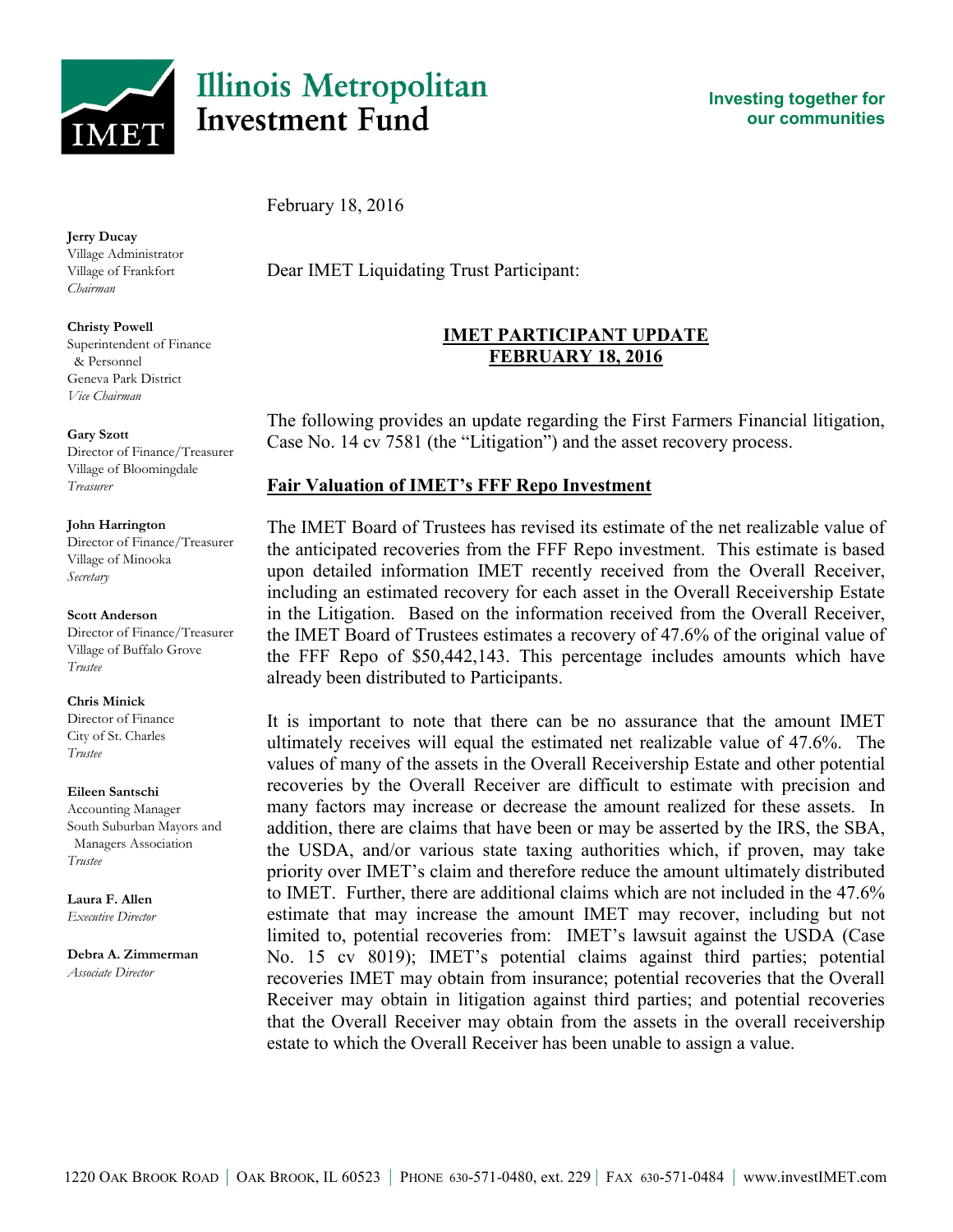## **Update on Doubletree UCF Hotel Sale**

The Overall Receiver is continuing to move forward with the remarketing and sale of the Doubletree UCF Hotel in Orlando, Florida. As noted in prior disclosures, the Doubletree UCF is the only hotel of the five hotels recovered which was fully completed and operational. This hotel is also operating at a profit.

On January 8, 2016, the Court approved the Overall Receiver's proposed bidding procedures and auction process for the sale of the Doubletree UCF Hotel. The Overall Receiver has accepted an initial bid of \$25 million, which is subject to a competitive sale process. A due diligence database is currently available for review by other qualified purchasers. All potential purchasers must register to participate in the public auction by February 19, 2016. The public auction will take place on February 23, 2016. The Court will hold a hearing to approve the sale on February 29, 2016 at 3:00 p.m.

The Overall Receiver is currently engaged in litigation to recover the \$1.5 million earnest money deposit on the original Doubletree UCF Hotel sale that fell through in October 2015 from the original buyer.

### **Favorable Court Ruling on Greenberg Traurig Fees**

As we previously advised you, on September 30, 2015, the law firm of Greenberg Traurig, LLP ("GT") filed an Amended Fee Petition seeking the Court's approval to award GT \$1,938,737.27 in attorneys' fees and costs for services rendered by GT and other providers at Pennant's request during the period of September 2014 through August 2015. GT argued, among other things, that it should be paid from the proceeds of recoveries in the Overall Receivership Estate because GT was responsible for seizing and securing the five hotels and other assets for the benefit of the investors, including IMET.

IMET and the Overall Receiver, among others, objected to the payment to GT of these legal fees on a number of legal theories and factual grounds, including that GT was representing the interests of Pennant and Pennant had the obligation to pay GT under the Pennant/GT engagement letter. IMET also argued that GT should not be entitled to any payment from the proceeds of the Overall Receivership Estate because GT had a conflict of interest and did not obtain advance court approval to be paid out of such proceeds.

On December 14, 2015, the Court heard extensive oral argument concerning the GT Amended Fee Application. GT argued that the \$1.938 million that it was seeking to be paid for services rendered from September 2014 through August 2015 already reflected a significant discount from its "rack rates" and also reflected a specific reduction of \$732,288.11 in legal fees in which GT has voluntarily withdrawn from its application. In total, GT incurred almost \$2.7 million in fees through August 2015, but was only seeking recovery of \$1.938 million from the Overall Receivership Estate. GT told Judge St. Eve that all of the amounts it was seeking to be paid from the Overall Receivership Estate were for services that benefitted all of the investors and that Pennant was unable to pay GT such fees. IMET argued that GT was not entitled to be paid any legal fees from the assets of the Overall Receivership Estate as GT was hired by Pennant.

At the hearing on December 14, Judge St. Eve denied GT's Amended Fee Petition and agreed with IMET's arguments. Judge St. Eve found that GT was not entitled to the legal fees due to a number of reasons including that Pennant specifically retained GT and contractually agreed to pay GT.

Separately, Judge St. Eve considered and granted the Overall Receiver's Motion to Retain GT as Special Counsel in a very limited capacity (i.e. to help in closing the hotel sales, to help in lien issues and for transition services). The Overall Receiver specifically requested that GT continue to help out on these limited items. Judge St. Eve ruled that GT was entitled to be paid for the very limited services that the Overall Receiver requested of GT.